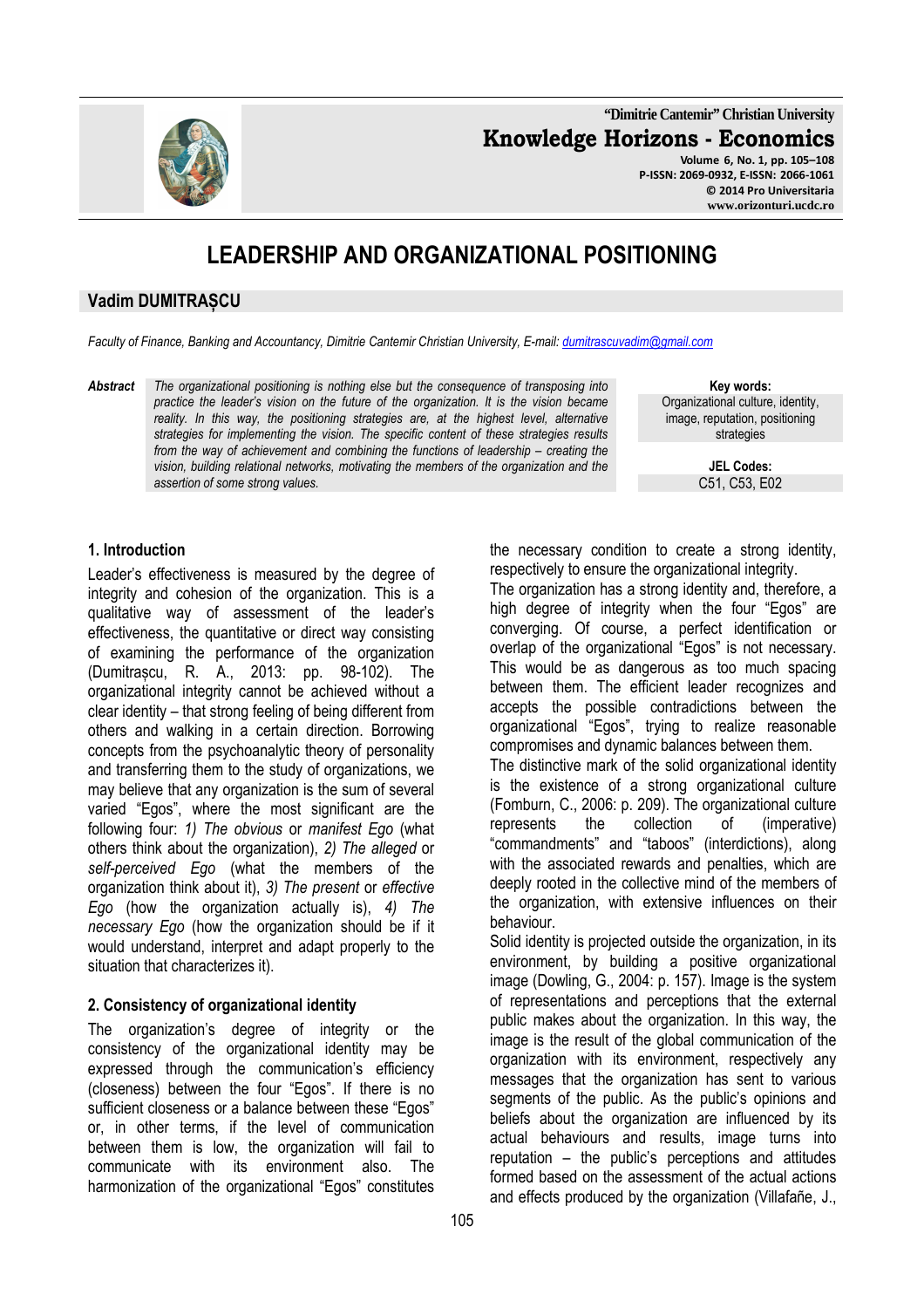2008: p. 193). Reputation is the result of the development and implementation of the key competencies of the organization (Dumitrașcu, R. A., 2008: pp. 57-59).

Therefore, if the identity, whose core is the organizational culture, summarizes all the organization believes about itself (the "presumed Ego"), the image reflects what the organization says it is (the "obvious Ego"), and the reputation is formed as a result of what the organization does and is perceived as such by its environment (the "present Ego"). A poor identity (organizational culture) determines the appearance of some ruptures between image and reputation, causing the dangerous removal of these "Egos" in relation to the "necessary Ego" of the organization. We called this imbalance "the effect of the fair apple with a worm in its heart". The manifestation of this effect may have

deplorable consequences on the positioning of the organization in the environment and on its sustainability. The damage to the image and reputation will increase over time, the process of degradation of the identity etc.

#### **3. Identity relationships**

 In general, causal relationships between identity, on the one hand, and image/reputation, on the other hand, are by no means unidirectional, but rather recursive: although identity is the primary factor that generates both image and reputation, gradually, as they crystallize and develop, a "reverse connection loop" is triggered, within which identity gets back, but amplified, the effects exerted initially on the image and reputation (fig. 1).



*Figure 1*. Identity relationships

The image's feedback  $(FB_{IMA})$  works like this: the quality of the image affects retroactively the consistency of the organization's identity. The positive image reinforces the identity, and the negative image dilutes it much more. The reputation's feedback ( $FB_{RFP}$ ) acts on the same principle: the solidity of the reputation

shapes the identity retrospectively. Belonging to an organization with a solid reputation is very beneficial in terms of identity construction, while a questionable reputation weakens the organizational identity (Turdean, M. S. and Vana, D. T., 2012: pp. 2686-2692).



*Figure 2*. "Golden triangle" of organizational positioning

Identity, image and reputation make up the so-called "golden triangle" of organizational positioning (Fig. 2). The degree of convergence between these dimensions defines the positioning of the organization in its environment: the way in which the organization is recognized and valued by its members and by external actors. In other words, positioning is a kind of "label" that the inside and outside public "sticks" on the organization. The function of this "label" is, by analogy with the labelling of goods in commerce, to signal the "quality" and the "value" of the organization, as perceived by the environment and internal actors.

## **4. Positioning strategies**

The above model suggests the following three generic strategies to improve the organizational positioning: the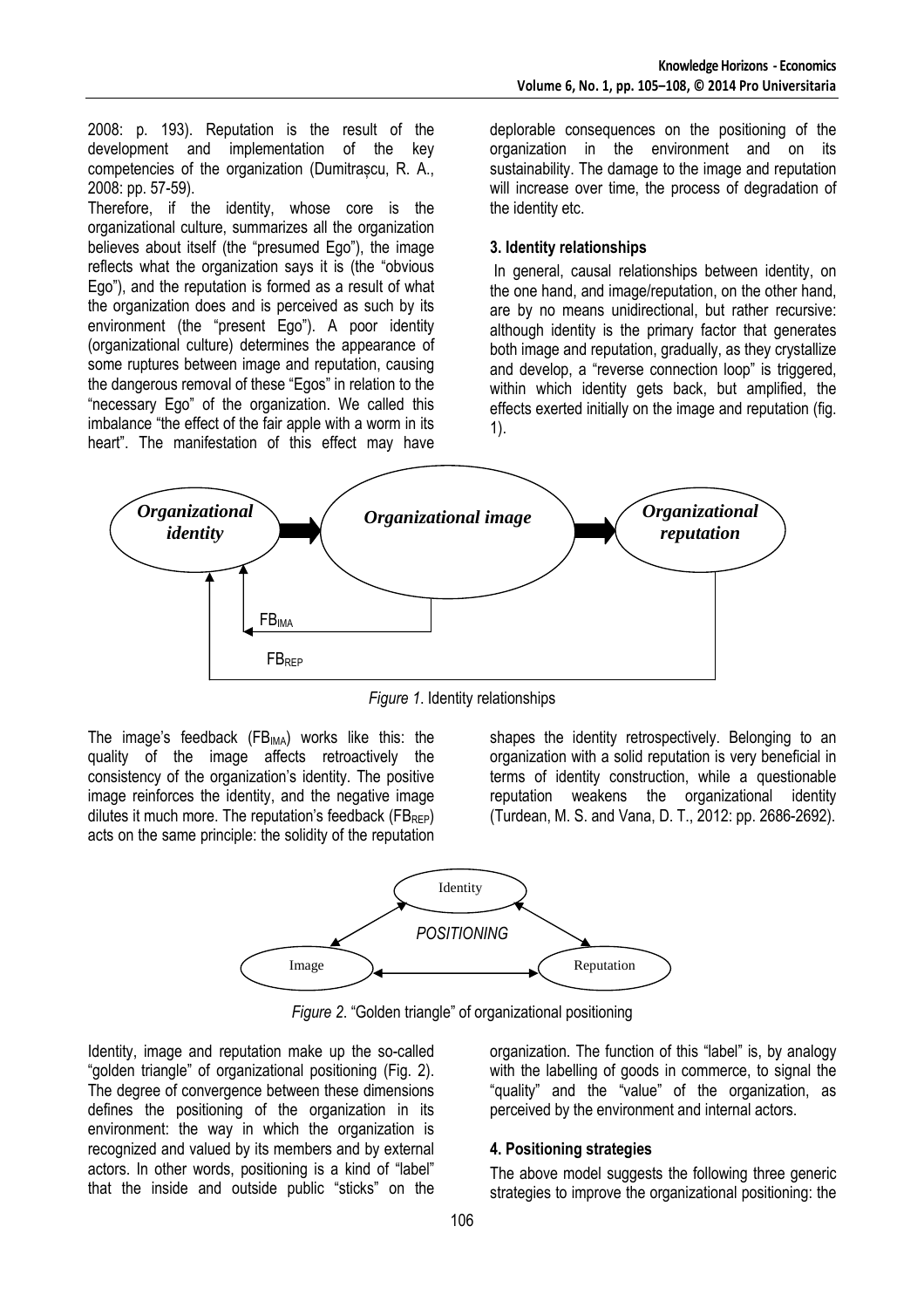positioning strategy focused on strengthening the identity, the positioning strategy focused on improving the image and the positioning strategy focused on building the reputation. Although each strategy favours a certain element of the "golden triangle" of the organizational positioning, its priority action must be sustained over time by appropriate adjustments of the other two dimensions of the positioning. The core of each strategy works as a driving factor for other components of positioning. Compliance with this principle ensures a high level of coherence between identity, image and reputation, namely a favourable organizational positioning.

*The positioning strategy focused on strengthening the identity,* as suggested by its name, focuses on strengthening the identity, namely, the organizational culture. It is the most complex and difficult strategy of the three but if successful, produces the most lasting and profound changes in the functioning and the type of performance achieved by the organization. Besides this, the strategy generates the widest training effects on the image and reputation whereas the organizational identity is their source. Modifying the cause, the effects will change also. The real transformation of identity ultimately causes significant changes in the organizational image and reputation. Changing the values, the beliefs and profound mentalities of the members of the organization is a slow and irregular process which should be supported by significant changes in the major organizational variables: organizational structure, communication channels, decision-making procedures, control and evaluation systems, modalities of reward and promotion etc.

*The positioning strategy focused on improving the image* has as vehicle the organization's global communication with the environment. Through the messages addressed to the external public, the organization creates notoriety and a positive perception among them. The primary goal of this strategy is to draw attention on the organization and to shape a favourable opinion trend, increasing its attractiveness. But the image is just what the organization says it is, the promises it makes to the public. If the transmitted messages and commitments will not be supported by appropriate behaviours and results, the positive image will not last too long and the "apple effect" will be triggered. Thus, even if the positive effects are relatively fast, they will have a volatile nature. The positioning strategy through image needs, in order to avoid failures on long term, decisive actions of identity adaptation and reputational accumulation.

*The positioning strategy focused on building the reputation* has as priority the real improvement of practices and modalities of solving the organizational problems to increase public satisfaction and the consent of external segments, the customers and the community being targeted first. Reputation is the external perception of the organization as a result of what it actually does. It is turning promise into action. But, without being communicated, these improvements will remain unknown to the public. For this reason, the reputation strategy requires serious actions on the imagological plan. But the most important thing is that without deep modification of values, attitudes, reference ideas etc, respectively the elements that structure the organization's identity, the effects of the strategy will not be sustainable in the long term because the improved practices will degrade gradually, turning to the old patterns, due to mental and behavioural inertias of the members of the organization. Sustainable and solid reputation cannot exist outside a matching organizational identity.

What leaders have to do with the described positioning and positioning strategies? The relationship is quite direct and close. The organizational positioning is nothing else but the consequence of transposing into practice the leader's vision on the future of the organization. It is the vision became reality. In this way, the positioning strategies are, at the highest level, alternative strategies for implementing the vision. The specific content of these strategies results from the way of achievement and combining the functions of leadership – creating the vision, building relational networks, motivating the members of the organization and the assertion of some strong values.

# **5. Conclusions**

Factors identity/organizational culture, image and reputation form, moreover, the core of the organization's intangible dimension, the source of other intangible assets. The tangible dimension finds its expression in the net accounting assets of the organization. Efficient leaders focus on the development of intangible assets as the basis of future competitive advantages of the organization. Efficient managers focus their attention on the most productive exploitation of existing competitive advantages, especially materialized in tangible assets. Long time perspective versus short time perspective is perhaps the most notable difference between the ways of thinking of leaders and managers. The judicious arbitrage between these two perspectives, seemingly antagonistic, is one of the essential conditions of sustainability of organizations. However, it means a mode of functioning that provides at least satisfactory short-term performance and on long term creates all the prerequisites for a successful adaptation based on organizational change and innovation.